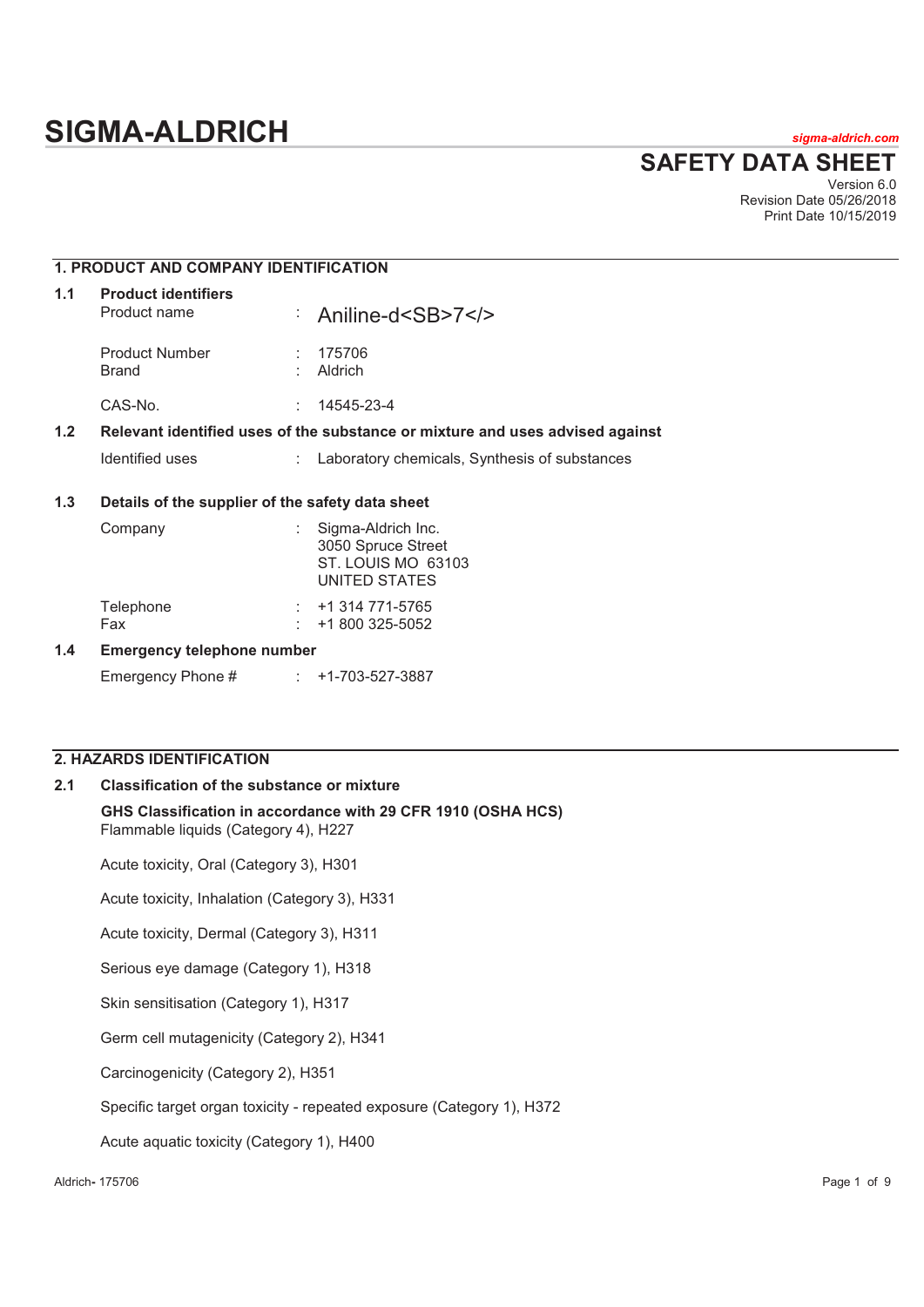Chronic aquatic toxicity (Category 1), H410

For the full text of the H-Statements mentioned in this Section, see Section 16.

# **2.2 GHS Label elements, including precautionary statements**

Pictogram



| Signal word                                                                                                   | Danger                                                                                                                                                                                                                                                                                                                                                    |
|---------------------------------------------------------------------------------------------------------------|-----------------------------------------------------------------------------------------------------------------------------------------------------------------------------------------------------------------------------------------------------------------------------------------------------------------------------------------------------------|
| Hazard statement(s)<br>H <sub>227</sub><br>H301 + H311 + H331<br>H317<br>H318<br>H341<br>H351<br>H372<br>H410 | Combustible liquid.<br>Toxic if swallowed, in contact with skin or if inhaled.<br>May cause an allergic skin reaction.<br>Causes serious eye damage.<br>Suspected of causing genetic defects.<br>Suspected of causing cancer.<br>Causes damage to organs through prolonged or repeated exposure.<br>Very toxic to aquatic life with long lasting effects. |
| Precautionary statement(s)                                                                                    |                                                                                                                                                                                                                                                                                                                                                           |
| P <sub>201</sub><br>P202                                                                                      | Obtain special instructions before use.<br>Do not handle until all safety precautions have been read and<br>understood.                                                                                                                                                                                                                                   |
| P <sub>210</sub><br>P260<br>P264<br>P270<br>P271                                                              | Keep away from heat/sparks/open flames/hot surfaces. No smoking.<br>Do not breathe dust/ fume/ gas/ mist/ vapours/ spray.<br>Wash skin thoroughly after handling.<br>Do not eat, drink or smoke when using this product.<br>Use only outdoors or in a well-ventilated area.                                                                               |
| P272                                                                                                          | Contaminated work clothing should not be allowed out of the workplace.                                                                                                                                                                                                                                                                                    |
| P273<br>P280                                                                                                  | Avoid release to the environment.<br>Wear protective gloves/ protective clothing/ eye protection/ face<br>protection.                                                                                                                                                                                                                                     |
| P301 + P310 + P330                                                                                            | IF SWALLOWED: Immediately call a POISON CENTER/doctor. Rinse<br>mouth.                                                                                                                                                                                                                                                                                    |
| $P302 + P352 + P312$                                                                                          | IF ON SKIN: Wash with plenty of soap and water. Call a POISON<br>CENTER or doctor/ physician if you feel unwell.                                                                                                                                                                                                                                          |
| P304 + P340 + P311                                                                                            | IF INHALED: Remove person to fresh air and keep comfortable for<br>breathing. Call a POISON CENTER/doctor.                                                                                                                                                                                                                                                |
| P305 + P351 + P338 + P310                                                                                     | IF IN EYES: Rinse cautiously with water for several minutes. Remove<br>contact lenses, if present and easy to do. Continue rinsing. Immediately<br>call a POISON CENTER/doctor.                                                                                                                                                                           |
| P308 + P313<br>P333 + P313<br>P362                                                                            | IF exposed or concerned: Get medical advice/ attention.<br>If skin irritation or rash occurs: Get medical advice/attention.<br>Take off contaminated clothing and wash before reuse.                                                                                                                                                                      |
| P370 + P378                                                                                                   | In case of fire: Use dry sand, dry chemical or alcohol-resistant foam to<br>extinguish.                                                                                                                                                                                                                                                                   |
| P391<br>P403 + P233<br>$P403 + P235$<br>P405<br>P501                                                          | Collect spillage.<br>Store in a well-ventilated place. Keep container tightly closed.<br>Store in a well-ventilated place. Keep cool.<br>Store locked up.<br>Dispose of contents/ container to an approved waste disposal plant.                                                                                                                          |
|                                                                                                               |                                                                                                                                                                                                                                                                                                                                                           |

# **2.3 Hazards not otherwise classified (HNOC) or not covered by GHS** - none

# **3. COMPOSITION/INFORMATION ON INGREDIENTS**

#### **3.1 Substances**

| Molecular weight | 100.03 g/mol |
|------------------|--------------|
| CAS-No.          | : 14545-23-4 |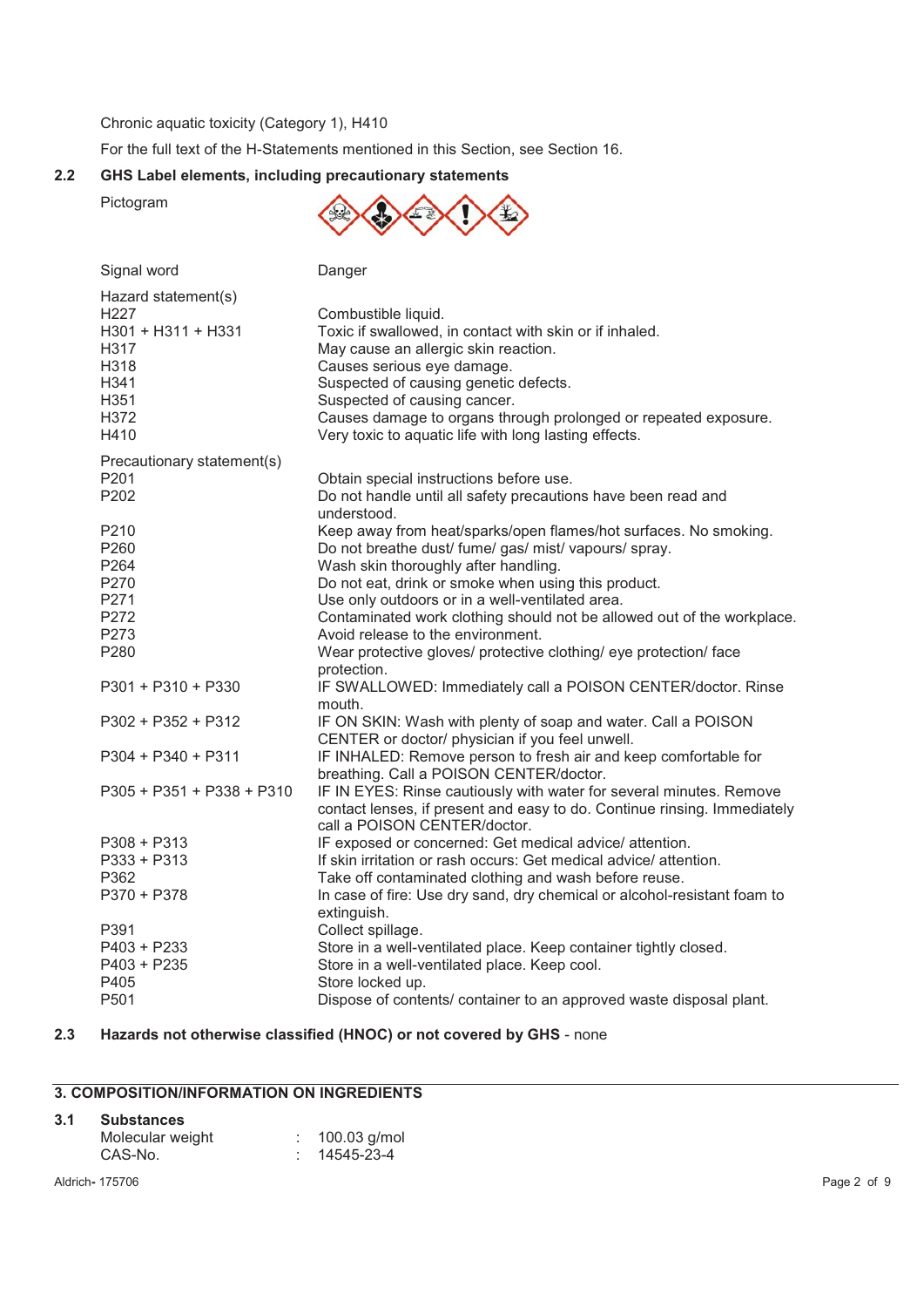EC-No. : 238-580-4

**Hazardous components** 

| Component    | Classification                                                                                                                                                                                                         | Concentration |
|--------------|------------------------------------------------------------------------------------------------------------------------------------------------------------------------------------------------------------------------|---------------|
| [2H] Aniline |                                                                                                                                                                                                                        |               |
|              | Flam. Liq. 4; Acute Tox. 3; Eye $\vert$ <= 100 %<br>Dam. 1; Skin Sens. 1; Muta. 2;<br>Carc. 2; STOT RE 1; Aquatic<br>Acute 1; Aquatic Chronic 1;<br>H227, H301 + H311 + H331,<br>H317, H318, H341, H351,<br>H372, H410 |               |

For the full text of the H-Statements mentioned in this Section, see Section 16.

#### **4. FIRST AID MEASURES**

#### **4.1 Description of first aid measures**

#### **General advice**

Consult a physician. Show this safety data sheet to the doctor in attendance.Move out of dangerous area.

#### **If inhaled**

If breathed in, move person into fresh air. If not breathing, give artificial respiration. Consult a physician.

#### **In case of skin contact**

Wash off with soap and plenty of water. Take victim immediately to hospital. Consult a physician.

#### **In case of eye contact**

Rinse thoroughly with plenty of water for at least 15 minutes and consult a physician.

#### **If swallowed**

Do NOT induce vomiting. Never give anything by mouth to an unconscious person. Rinse mouth with water. Consult a physician.

- **4.2 Most important symptoms and effects, both acute and delayed**  The most important known symptoms and effects are described in the labelling (see section 2.2) and/or in section 11
- **4.3 Indication of any immediate medical attention and special treatment needed**  No data available

# **5. FIREFIGHTING MEASURES**

**5.1 Extinguishing media** 

#### **Suitable extinguishing media**

Use water spray, alcohol-resistant foam, dry chemical or carbon dioxide.

**5.2 Special hazards arising from the substance or mixture**  Carbon oxides, Nitrogen oxides (NOx)

#### **5.3 Advice for firefighters**  Wear self-contained breathing apparatus for firefighting if necessary.

# **5.4 Further information**

Use water spray to cool unopened containers.

# **6. ACCIDENTAL RELEASE MEASURES**

#### **6.1 Personal precautions, protective equipment and emergency procedures**

Wear respiratory protection. Avoid breathing vapours, mist or gas. Ensure adequate ventilation. Remove all sources of ignition. Evacuate personnel to safe areas. Beware of vapours accumulating to form explosive concentrations. Vapours can accumulate in low areas. For personal protection see section 8.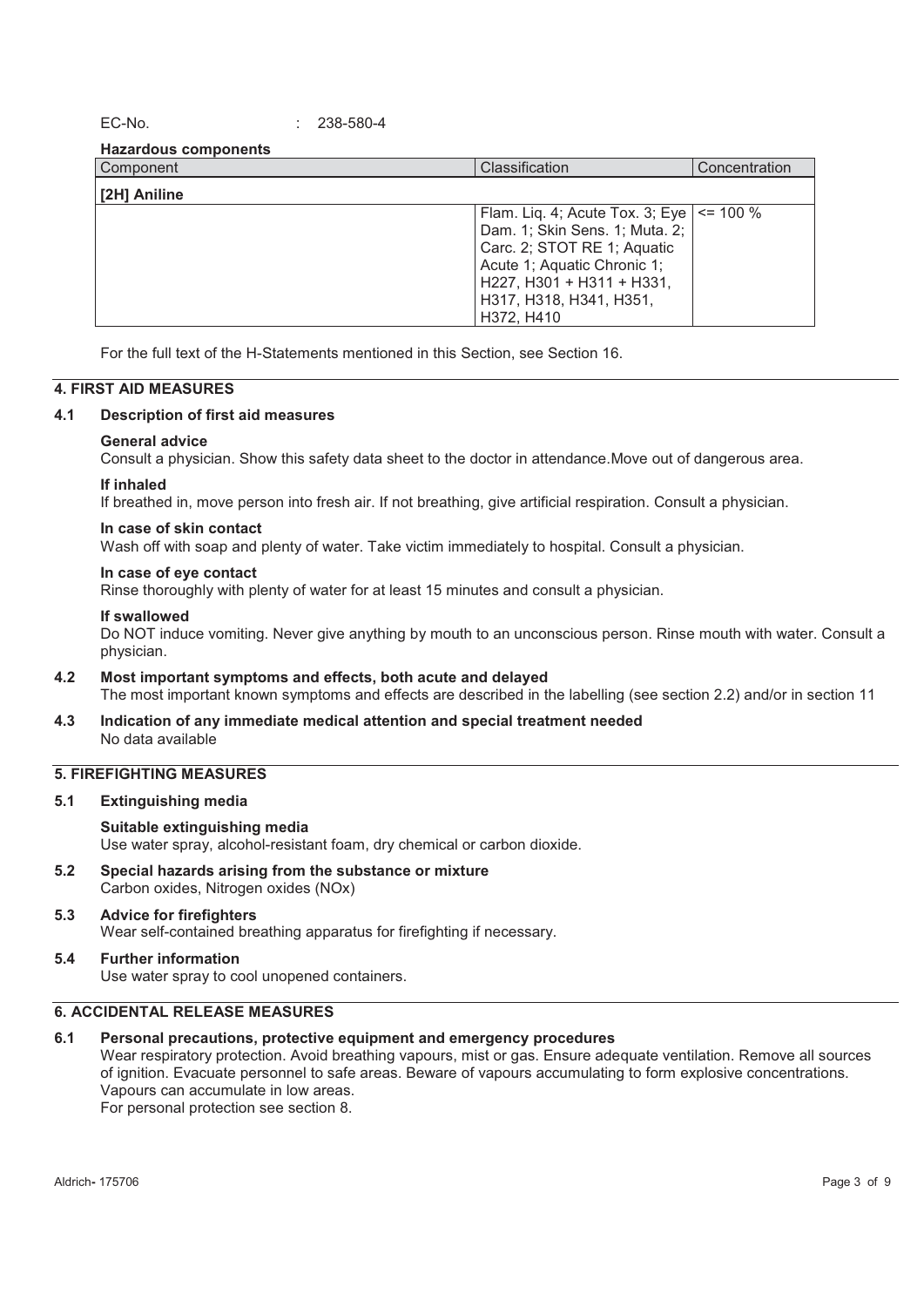# **6.2 Environmental precautions**

Prevent further leakage or spillage if safe to do so. Do not let product enter drains. Discharge into the environment must be avoided.

# **6.3 Methods and materials for containment and cleaning up**

Contain spillage, and then collect with an electrically protected vacuum cleaner or by wet-brushing and place in container for disposal according to local regulations (see section 13). Keep in suitable, closed containers for disposal.

# **6.4 Reference to other sections**

For disposal see section 13.

# **7. HANDLING AND STORAGE**

# **7.1 Precautions for safe handling**

Avoid contact with skin and eyes. Avoid inhalation of vapour or mist. Keep away from sources of ignition - No smoking.Take measures to prevent the build up of electrostatic charge. For precautions see section 2.2.

# **7.2 Conditions for safe storage, including any incompatibilities**

Keep container tightly closed in a dry and well-ventilated place. Containers which are opened must be carefully resealed and kept upright to prevent leakage.

Store under inert gas. hygroscopic

Recommended storage temperature 2 - 8 °C Storage class (TRGS 510): 6.1B: Non-combustible, acute toxic Cat. 1 and 2 / very toxic hazardous materials

# **7.3 Specific end use(s)**

Apart from the uses mentioned in section 1.2 no other specific uses are stipulated

# **8. EXPOSURE CONTROLS/PERSONAL PROTECTION**

#### **8.1 Control parameters**

# **Components with workplace control parameters**

| Component                                      | CAS-No.        | Value                                                                                                                                                                                                             | Control<br>parameters   | <b>Basis</b>                                                                                  |
|------------------------------------------------|----------------|-------------------------------------------------------------------------------------------------------------------------------------------------------------------------------------------------------------------|-------------------------|-----------------------------------------------------------------------------------------------|
| [2H] Aniline                                   | 14545-23-4     | <b>TWA</b>                                                                                                                                                                                                        | 2 ppm                   | USA. ACGIH Threshold Limit Values<br>(TLV)                                                    |
|                                                | <b>Remarks</b> | Methemoglobinemia<br>Substances for which there is a Biological Exposure Index or Indices<br>(see BEI® section)<br>Confirmed animal carcinogen with unknown relevance to humans<br>Danger of cutaneous absorption |                         |                                                                                               |
|                                                |                | PEL.                                                                                                                                                                                                              | 2 ppm<br>$7.6$ mg/m $3$ | California permissible exposure<br>limits for chemical contaminants<br>(Title 8, Article 107) |
|                                                |                | <b>Skin</b>                                                                                                                                                                                                       |                         |                                                                                               |
|                                                |                | TWA                                                                                                                                                                                                               | 5 ppm<br>$19$ mg/m $3$  | USA. Occupational Exposure Limits<br>(OSHA) - Table Z-1 Limits for Air<br>Contaminants        |
|                                                |                | Skin designation<br>The value in mg/m3 is approximate.                                                                                                                                                            |                         |                                                                                               |
|                                                |                | Potential Occupational Carcinogen<br>See Appendix A                                                                                                                                                               |                         |                                                                                               |
| <b>Biological occupational exposure limits</b> |                |                                                                                                                                                                                                                   |                         |                                                                                               |

| Component    | CAS-No.        | <b>Parameters</b> | Value | Biological                                               | <b>Basis</b>            |
|--------------|----------------|-------------------|-------|----------------------------------------------------------|-------------------------|
|              |                |                   |       | specimen                                                 |                         |
| [2H] Aniline | 14545-23-4     | Aniline           |       | Urine                                                    | ACGIH - Biological      |
|              |                |                   |       |                                                          | <b>Exposure Indices</b> |
|              |                |                   |       |                                                          | (BEI)                   |
|              | <b>Remarks</b> |                   |       | End of shift (As soon as possible after exposure ceases) |                         |
|              |                | Aniline           |       | Released from                                            | ACGIH - Biological      |
|              |                |                   |       | hemoglobin in                                            | <b>Exposure Indices</b> |
|              |                |                   |       | blood                                                    | (BEI)                   |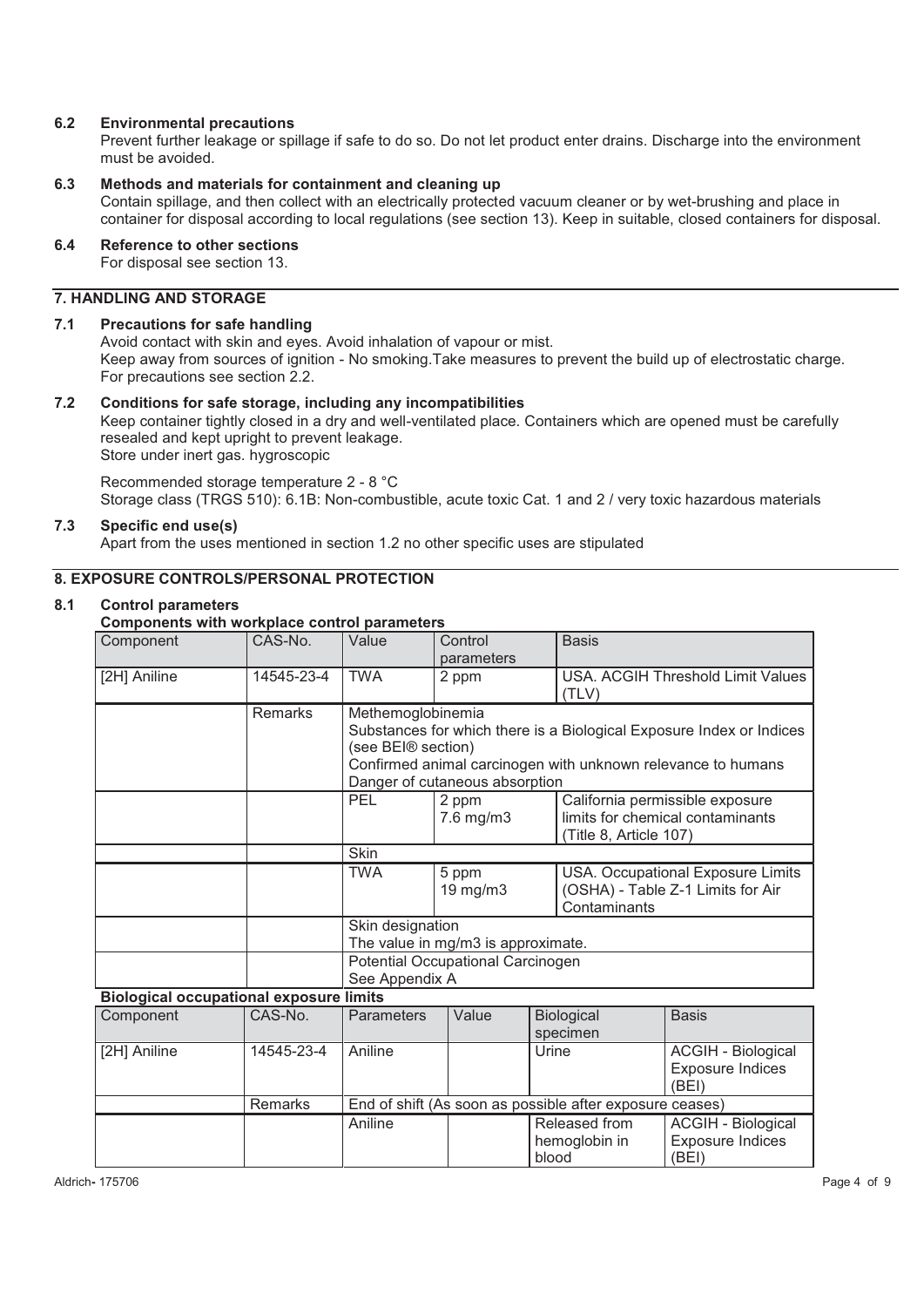|                                                          |         | End of shift (As soon as possible after exposure ceases) |                         |
|----------------------------------------------------------|---------|----------------------------------------------------------|-------------------------|
|                                                          | 50 ma/l | Urine                                                    | ACGIH - Biological      |
| Aminophenol                                              |         |                                                          | <b>Exposure Indices</b> |
|                                                          |         |                                                          | (BEI)                   |
| End of shift (As soon as possible after exposure ceases) |         |                                                          |                         |

# **8.2 Exposure controls**

#### **Appropriate engineering controls**

Avoid contact with skin, eyes and clothing. Wash hands before breaks and immediately after handling the product. **Personal protective equipment** 

#### **Eye/face protection**

Tightly fitting safety goggles. Faceshield (8-inch minimum). Use equipment for eye protection tested and approved under appropriate government standards such as NIOSH (US) or EN 166(EU).

#### **Skin protection**

Handle with gloves. Gloves must be inspected prior to use. Use proper glove removal technique (without touching glove's outer surface) to avoid skin contact with this product. Dispose of contaminated gloves after use in accordance with applicable laws and good laboratory practices. Wash and dry hands.

Full contact Material: butyl-rubber Minimum layer thickness: 0.3 mm Break through time: 480 min Material tested:Butoject® (KCL 897 / Aldrich Z677647, Size M)

Splash contact Material: Nature latex/chloroprene Minimum layer thickness: 0.6 mm Break through time: 60 min Material tested:Lapren® (KCL 706 / Aldrich Z677558, Size M)

data source: KCL GmbH, D-36124 Eichenzell, phone +49 (0)6659 87300, e-mail sales@kcl.de, test method: EN374

If used in solution, or mixed with other substances, and under conditions which differ from EN 374, contact the supplier of the CE approved gloves. This recommendation is advisory only and must be evaluated by an industrial hygienist and safety officer familiar with the specific situation of anticipated use by our customers. It should not be construed as offering an approval for any specific use scenario.

#### **Body Protection**

Complete suit protecting against chemicals, The type of protective equipment must be selected according to the concentration and amount of the dangerous substance at the specific workplace.

#### **Respiratory protection**

Where risk assessment shows air-purifying respirators are appropriate use a full-face respirator with multipurpose combination (US) or type ABEK (EN 14387) respirator cartridges as a backup to engineering controls. If the respirator is the sole means of protection, use a full-face supplied air respirator. Use respirators and components tested and approved under appropriate government standards such as NIOSH (US) or CEN (EU). **Control of environmental exposure** 

Prevent further leakage or spillage if safe to do so. Do not let product enter drains. Discharge into the environment must be avoided.

#### **9. PHYSICAL AND CHEMICAL PROPERTIES**

# **9.1 Information on basic physical and chemical properties**

- a) Appearance Form: liquid
- b) Odour No data available
- c) Odour Threshold No data available
- d) pH No data available
- e) Melting point/freezing point Melting point/range: -6 °C (21 °F) - lit.
- f) Initial boiling point and boiling range 184 °C (363 °F) - lit.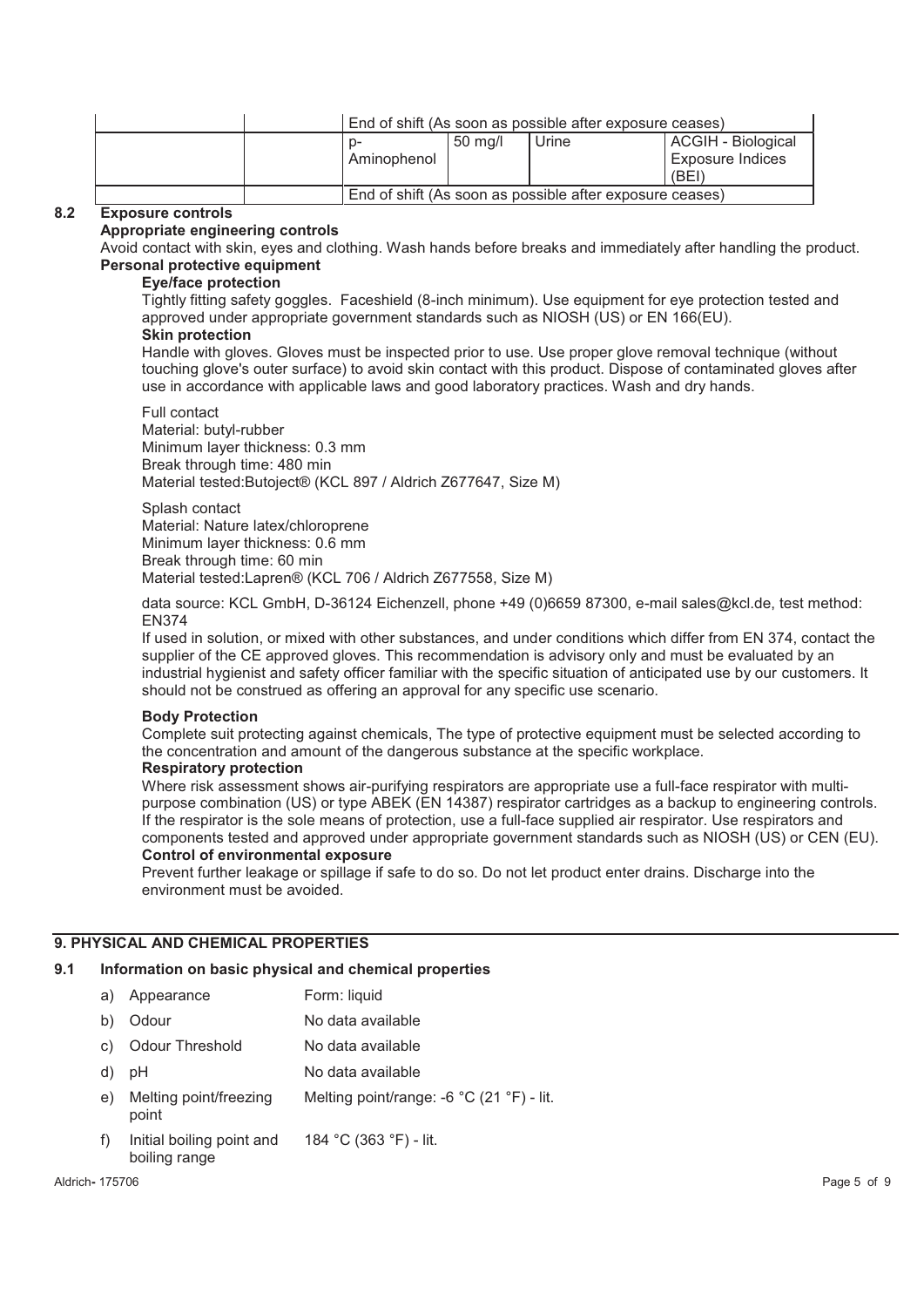| g) | Flash point                                        | 70 °C (158 °F) - closed cup |  |  |  |
|----|----------------------------------------------------|-----------------------------|--|--|--|
| h) | Evaporation rate                                   | No data available           |  |  |  |
| i) | Flammability (solid, gas)                          | No data available           |  |  |  |
| j) | Upper/lower<br>flammability or<br>explosive limits | No data available           |  |  |  |
| k) | Vapour pressure                                    | No data available           |  |  |  |
| I) | Vapour density                                     | No data available           |  |  |  |
| m) | Relative density                                   | 1.098 g/mL at 25 °C (77 °F) |  |  |  |
| n) | Water solubility                                   | No data available           |  |  |  |
| O) | Partition coefficient: n-<br>octanol/water         | No data available           |  |  |  |
| p) | Auto-ignition<br>temperature                       | No data available           |  |  |  |
| q) | Decomposition<br>temperature                       | No data available           |  |  |  |
| r) | Viscosity                                          | No data available           |  |  |  |
| s) | Explosive properties                               | No data available           |  |  |  |
| t) | Oxidizing properties                               | No data available           |  |  |  |
|    | $\bigcap f$ lare anfaturinfarmation                |                             |  |  |  |

# **9.2 Other safety information**  No data available

### **10. STABILITY AND REACTIVITY**

- **10.1 Reactivity**  No data available
- **10.2 Chemical stability**  Stable under recommended storage conditions.
- **10.3 Possibility of hazardous reactions**  No data available
- **10.4 Conditions to avoid**  Heat, flames and sparks.
- **10.5 Incompatible materials**  Oxidizing agents, Acids, Bases, Iron, Aluminium, Zinc

#### **10.6 Hazardous decomposition products**  Hazardous decomposition products formed under fire conditions. - Carbon oxides, Nitrogen oxides (NOx) Other decomposition products - No data available In the event of fire: see section 5

# **11. TOXICOLOGICAL INFORMATION**

# **11.1 Information on toxicological effects**

**Acute toxicity**  No data available No data available

**Skin corrosion/irritation**  No data available

**Serious eye damage/eye irritation**  No data available

Aldrich**-** 175706 Page 6 of 9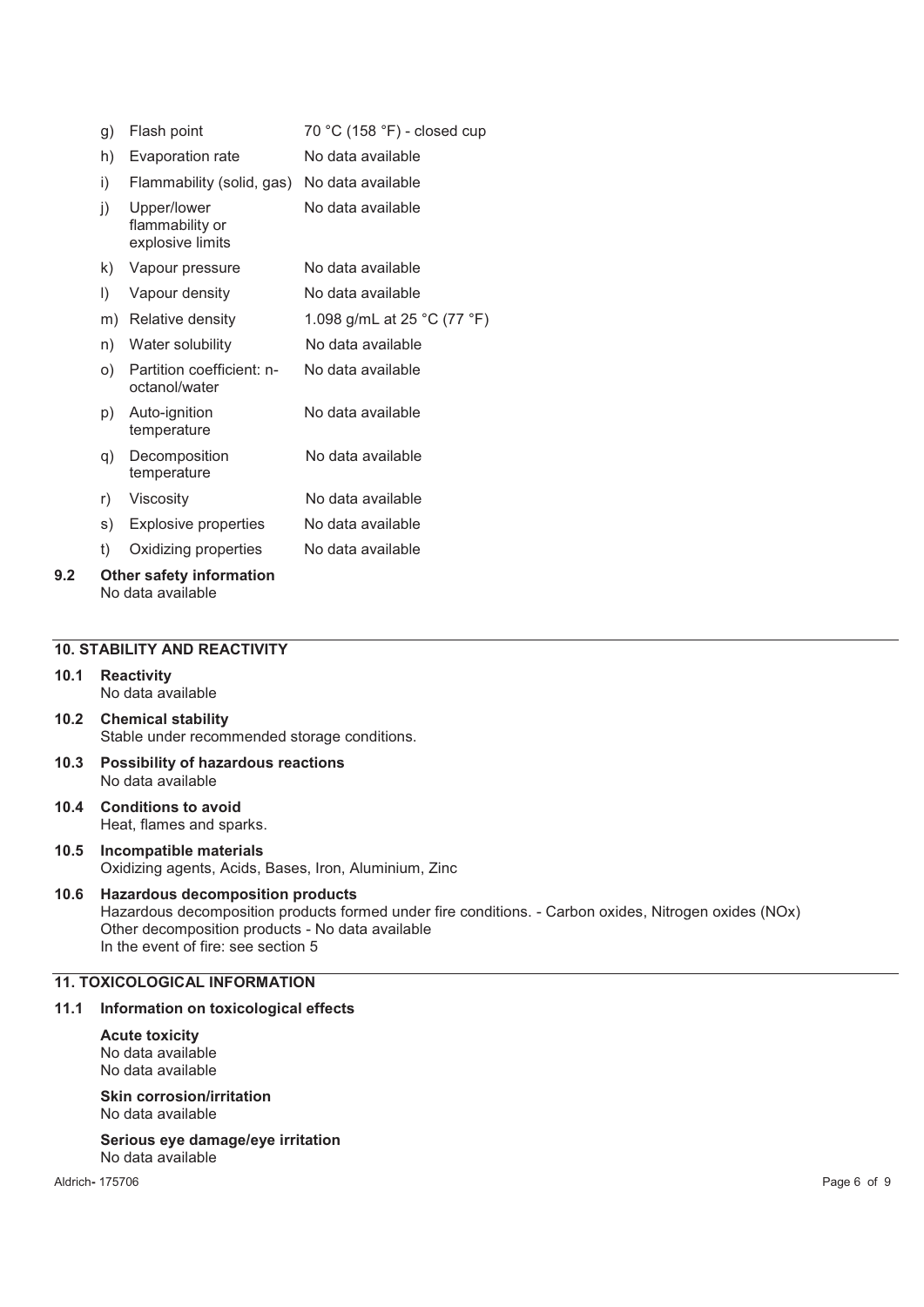#### **Respiratory or skin sensitisation**

#### **Germ cell mutagenicity**

In vitro tests showed mutagenic effects

#### **Carcinogenicity**

Limited evidence of carcinogenicity in animal studies

- IARC: No component of this product present at levels greater than or equal to 0.1% is identified as probable, possible or confirmed human carcinogen by IARC.
- NTP: No component of this product present at levels greater than or equal to 0.1% is identified as a known or anticipated carcinogen by NTP.
- OSHA: No component of this product present at levels greater than or equal to 0.1% is on OSHA's list of regulated carcinogens.

#### **Reproductive toxicity**

No data available No data available

**Specific target organ toxicity - single exposure**  No data available

# **Specific target organ toxicity - repeated exposure**

Causes damage to organs through prolonged or repeated exposure.

#### **Aspiration hazard**  No data available

# **Additional Information**

RTECS: Not available

Absorption into the body leads to the formation of methemoglobin which in sufficient concentration causes cyanosis. Onset may be delayed 2 to 4 hours or longer., Cyanosis, Headache, Vomiting, Nausea, Incoordination., fatigue, Dizziness, Drowsiness, Confusion., Weakness, Unconsciousness, Symptoms may be delayed.

# **12. ECOLOGICAL INFORMATION**

#### **12.1 Toxicity**

No data available

**12.2 Persistence and degradability**  No data available

#### **12.3 Bioaccumulative potential**  No data available

- **12.4 Mobility in soil**  No data available([2H] Aniline)
- **12.5 Results of PBT and vPvB assessment**  PBT/vPvB assessment not available as chemical safety assessment not required/not conducted

#### **12.6 Other adverse effects**

An environmental hazard cannot be excluded in the event of unprofessional handling or disposal. Very toxic to aquatic life.

No data available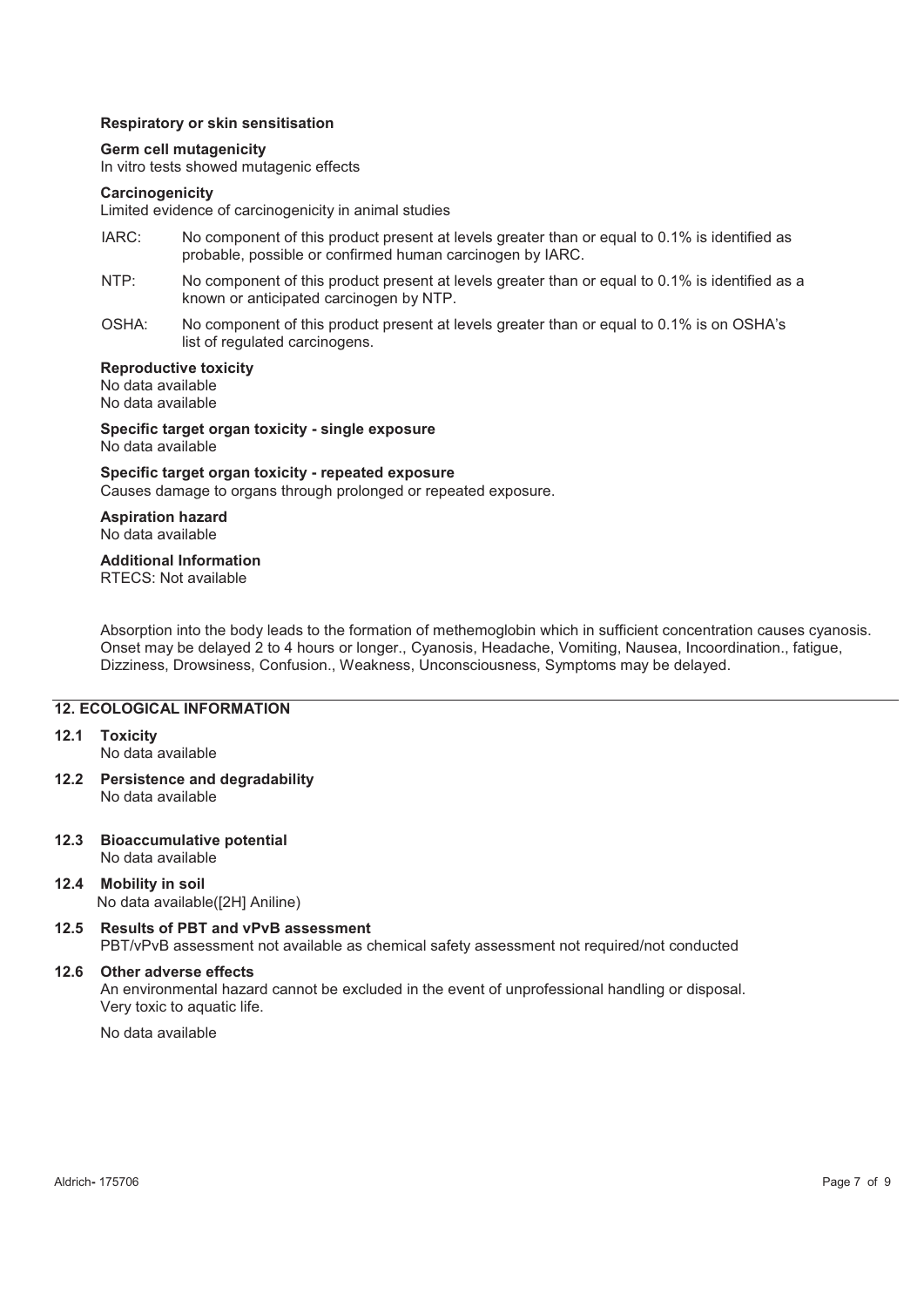# **13. DISPOSAL CONSIDERATIONS**

# **13.1 Waste treatment methods**

#### **Product**

This combustible material may be burned in a chemical incinerator equipped with an afterburner and scrubber. Offer surplus and non-recyclable solutions to a licensed disposal company. Contact a licensed professional waste disposal service to dispose of this material.

#### **Contaminated packaging**

Dispose of as unused product.

# **14. TRANSPORT INFORMATION**

| DOT (US)<br>UN number: 1547<br>Proper shipping name: Aniline<br>Reportable Quantity (RQ)                                                                | Class: $6.1$<br>5000 lbs<br>$\mathbb{R}^2$ | Packing group: II |                       |                                    |
|---------------------------------------------------------------------------------------------------------------------------------------------------------|--------------------------------------------|-------------------|-----------------------|------------------------------------|
| Marine pollutant: no<br>Poison Inhalation Hazard: No<br>ALL INNER PACKAGINGS MUST BE IN METAL CANS FOR FXG<br><b>IMDG</b><br>UN number: 1547            | Class: $6.1$                               | Packing group: II |                       | EMS-No: F-A, S-A                   |
| Proper shipping name: ANILINE<br>Marine pollutant : yesMarine pollutant : yes                                                                           |                                            |                   |                       |                                    |
| <b>IATA</b><br>UN number: 1547<br>Proper shipping name: Aniline<br>ALL INNER PACKAGINGS MUST BE IN METAL CANS FOR FX AIR                                | Class: $6.1$                               | Packing group: II |                       |                                    |
|                                                                                                                                                         |                                            |                   |                       |                                    |
| <b>15. REGULATORY INFORMATION</b>                                                                                                                       |                                            |                   |                       |                                    |
| <b>SARA 302 Components</b>                                                                                                                              |                                            |                   |                       |                                    |
| The following components are subject to reporting levels established by SARA Title III, Section 302:                                                    |                                            |                   | CAS-No.               | <b>Revision Date</b>               |
| [2H] Aniline                                                                                                                                            |                                            |                   | 14545-23-4            | 2007-03-01                         |
| <b>SARA 313 Components</b><br>The following components are subject to reporting levels established by SARA Title III, Section 313:                      |                                            |                   | CAS-No.               | <b>Revision Date</b>               |
| [2H] Aniline                                                                                                                                            |                                            |                   | 14545-23-4            | 2007-03-01                         |
| SARA 311/312 Hazards<br>Fire Hazard, Acute Health Hazard, Chronic Health Hazard                                                                         |                                            |                   |                       |                                    |
| <b>Massachusetts Right To Know Components</b>                                                                                                           |                                            |                   |                       |                                    |
| [2H] Aniline                                                                                                                                            |                                            |                   | CAS-No.<br>14545-23-4 | <b>Revision Date</b><br>2007-03-01 |
| <b>Pennsylvania Right To Know Components</b>                                                                                                            |                                            |                   |                       |                                    |
| [2H] Aniline                                                                                                                                            |                                            |                   | CAS-No.<br>14545-23-4 | <b>Revision Date</b><br>2007-03-01 |
| <b>New Jersey Right To Know Components</b>                                                                                                              |                                            |                   |                       |                                    |
| [2H] Aniline                                                                                                                                            |                                            |                   | CAS-No.<br>14545-23-4 | <b>Revision Date</b><br>2007-03-01 |
| <b>California Prop. 65 Components</b><br>WARNING! This product contains a chemical known to the<br>State of California to cause cancer.<br>[2H] Aniline |                                            |                   | CAS-No.<br>14545-23-4 | <b>Revision Date</b><br>2007-09-28 |